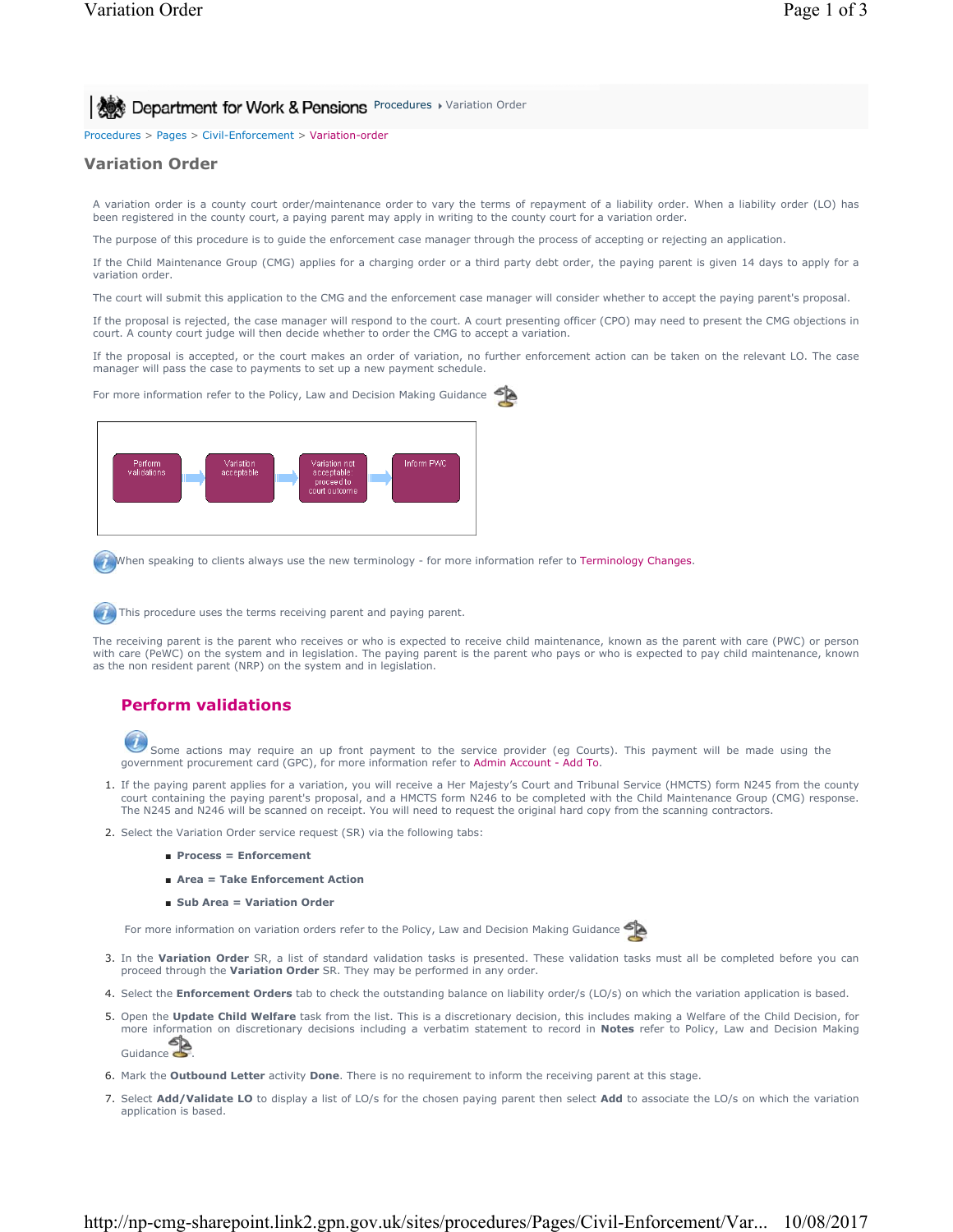- 
- Decide whether to accept or reject the paying parent's offer to repay the debt and record your decision using the **Yes/No** drop-down. Record 8. the reasons for your decision using the **Notes** facility in the Update Child Welfare task.

Consider the paying parent's offer in relation to the CMG policy on repayment of arrears. Take into account the paying parent's current circumstances and discuss with your manager.

For more information on debt negotiation refer to the Policy, Law and Decision Making Guidance

- **9.** Record the variation order details in **Enforce Forms** by selecting **Update Form/Document** above the activity plan. Then update the following fields:
	- **VO Offer Received Date** the date the variation order was received from the court
	- **Notice Period Expiry Date** the expiry date of the variation order notice period refer to HMCTS form N245

**U** Leave CC Order Ref Number blank as this field isn't in use.

# **Variation acceptable**

- Confirm that the offer is acceptable by completing CMEL7023, and the original hard copy of the HMCTS form N246 received from the court. Scan the N246 into the system. Then send both forms to the return address given by the court, within the deadline recorded in the N245. 10.
- 11. Update **Enforce Forms** with the outcome:
	- **Court Outcome**
	- **Response Sent Date** the date you sent theN246 and CMEL7023 to the court
	- **Is NRP's Offer Acceptable -** select **Payment Schedule Acceptable**
- 12. Issue a CMEL7020 to the paying parent to advise we've received the variation notice from the court and find it acceptable
- 13. In the VO Acceptable activity plan, complete step Initiate Case Routing VO to launch a Review Case and Decide on Action SR. Use this SR to set up the new payment schedule once you've completed the remaining steps in the **Variation Order** SR.
- 14. When setting up the schedule, cancel all enforcement actions relating to the period of debt covered by the variation order. For more information refer to Case Routing - Enforcement.
- Send a CMEL7402 to inform the receiving parent that further enforcement action has been suspended. Record the date of issue in Letter to PWC Date. Call the receiving parent to explain the circumstances and be clear and realistic about how long action could take. 15.

## **Variation not acceptable: proceed to court outcome**

- Confirm that the offer is not acceptable by completing CMEL7024, and the original hard copy of the HMCTS form N246 received from the court. Scan the N246 into the system. Then send both forms to the return address given by the court, within the deadline recorded in the N245. . 16.
- 17. Inform the court preparation team so that a court presenting officer (CPO) can be allocated to the case.
- 18. Prepare a file containing the HMCTS forms N245, N246, a copy of the LO file, and any evidence to support CMG's rejection of the offer. This can be done using hard copies or by locally scanning the completed N246 and associating the other documents on the system, bearing in mind the time limit.
- 19. Send the completed pack to the court preparation team to forward to the appropriate CPO.
- 20. Cancel or pause any on going or pending enforcement actions such as charging order by manually opening the Enforcement Case Routing SR. For more information refer to Case Routing - Enforcement.
- 21. Open the **Court Presentation** SR and record the date the N246 is returned. The **Court Presentation** SR will then become accessible to the CPO.

## **Court outcome**

■

22. If the court grants the variation order, the CPO will report this and you will receive HMCTS form N35a from the court ordering the CMG to accept the paying parent's offer of payment.

The CPO will appeal against the court's decision unless there are exceptional circumstances. You may be approached for evidence or information supporting that appeal.

- 23. When the CPO informs you of the outcome, update the relevant fields in **Enforce Forms**:
	- **Court Outcome**
	- **Outcome of court hearing**
	- **Response received date** The date the court responded to the N246